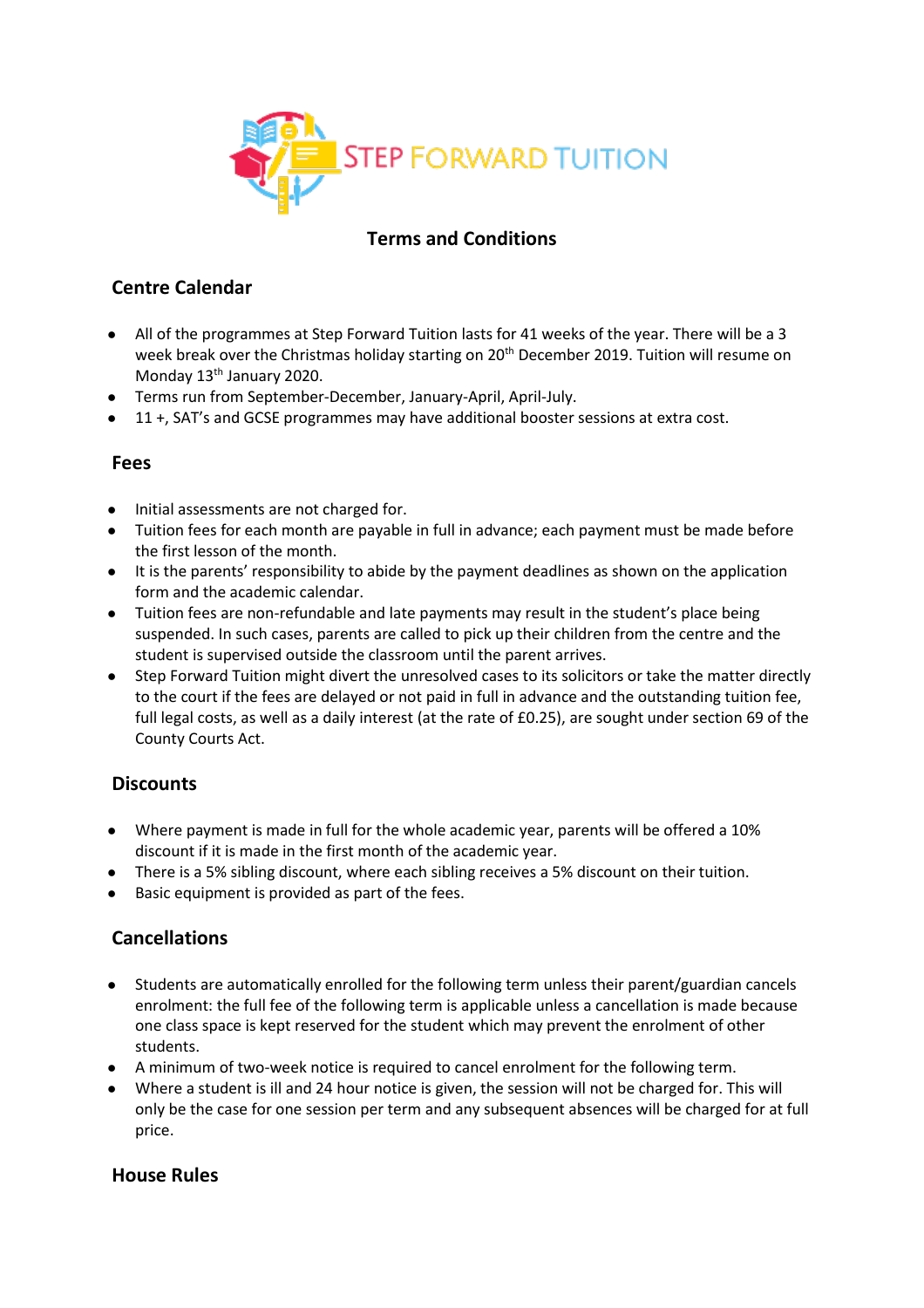- Students and those responsible for paying their fee are liable for any damage they cause to centre equipment and the premises.
- If students bring mobile phones, toys, iPods or similar items to the classroom and the teacher considers the lesson is disrupted by their existence, s/he might confiscate them till the end of the session. If the student doesn't comply with the teacher's instruction then the centre manager might call the parent to pick up the student early without any refund.

# **Absence/Make-up classes**

- All absences should be reported by phone to the centre manager at the earliest convenience.
- No tuition refunds are given for any missed classes unless that of those stated above (see cancellations section).
- A replacement teacher is provided if the usual classroom teacher is sick, late or leaves her/his position with us. Parents cannot claim a refund in such cases as long as the lesson is covered by a supply teacher.
- If the centre is closed beyond our control in the case of poor weather, a power cut, or an event or incident which prevents lessons from taking place, the cover lessons will be provided at a convenient time depending on the circumstances. Parents cannot claim any refund as long as the missing session is provided within the same academic year.

# **Drop-Off & Pick-up - Security of children**

- Our centre opens 30 minutes before the start of the first class parents must not drop off their children too early as there may be no member of staff to look after their child.
- It is the parent/guardian's responsibility to ensure that the children are dropped off and picked up at the correct time.
- There will be a £10 extra charge if parents pick up their children late.
- In repeated cases of picking up the children late or even completely forgetting them in our centre, our staff may share their concern with the authorities.
- Parents must give permission on the registration form if they want their children to travel to Step Forward Tuition alone. We take no responsibility for the travel safety of the children travelling by themselves. Parents must ensure they travel safely.

# **E-Signatures**

● All of our records are kept electronically in order for them to be as safe and secure as possible, therefore e-signatures are used by both centre staff and customers when signing any registration or consent forms relating to Step Forward Tuition.

# **Health and Safety**

- All of our staff are DBS checked.
- Parents/guardians will be contacted if their child is ill.
- First Aid will be administered by qualified members of staff if necessary.
- Our Child Protection and Safeguarding Policy can be accessed from our centre on request.

# **Data Protection Statement**

The information which you give when completing your application form will be used in accordance with the Data Protection Act 1998 and GDPR regulations for the following purposes: to enable the